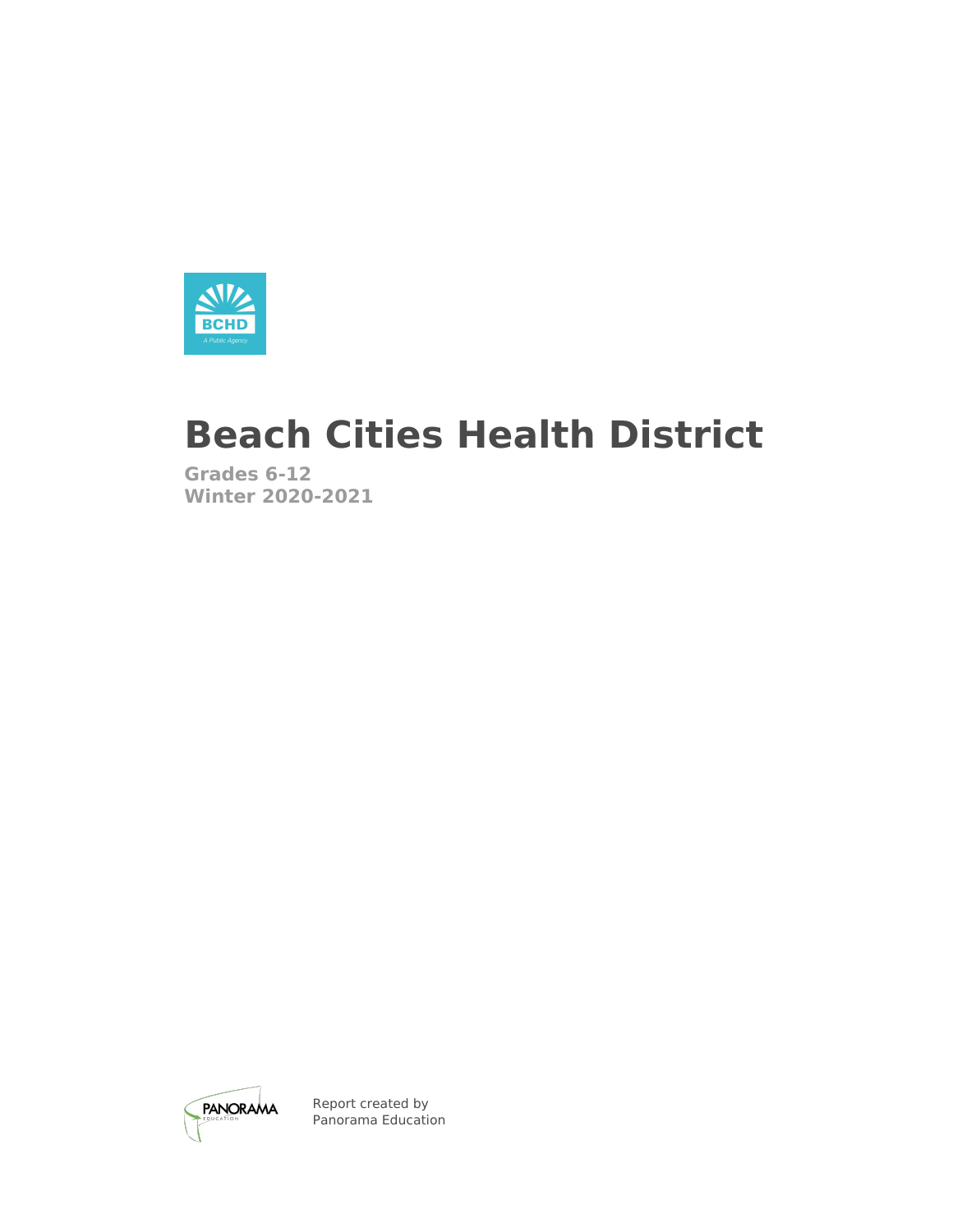



### **Summary**

| <b>Topic Description</b>                                                                                   | <b>Results</b> | <b>Benchmark</b>                                        |
|------------------------------------------------------------------------------------------------------------|----------------|---------------------------------------------------------|
| <b>Diversity and Inclusion</b>                                                                             | 80%            | .                                                       |
| How diverse, integrated, and fair school is for students from<br>different races, ethnicities, or cultures |                | 60th - 79th percentile compared to<br>others nationally |
| <b>Sense of Belonging</b>                                                                                  | 44%            | .                                                       |
| How much students feel that they are valued members of the<br>school community.                            |                | 20th - 39th percentile compared to<br>others nationally |

6,144 responses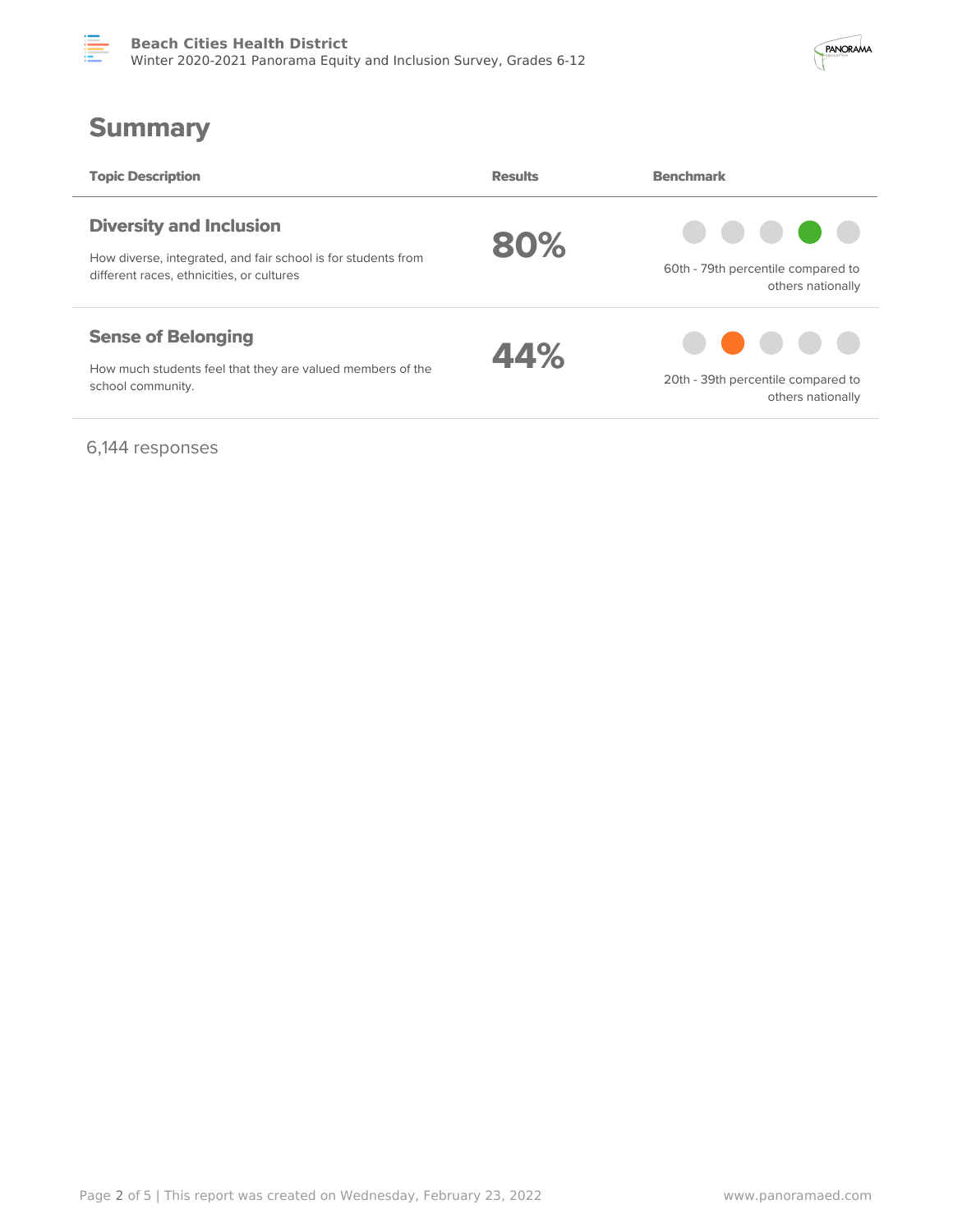

## **Diversity and Inclusion**



**How did people respond?**

**each other?**

#### **Q.1: How often do you spend time at school with students from different races, ethnicities, or cultures?**



Favorable: **77%**

#### **Q.2: How often do you have classes with students from different racial, ethnic, or cultural backgrounds?**



Favorable: **78%**

#### **Q.3: At your school, how often do students from different races, ethnicities, or cultures hang out with Q.4: At your school, how common is it for students to have close friends from different racial, ethnic, or cultural backgrounds?**



Favorable: **75%**

#### **Q.5: How fairly do students at your school treat people from different races, ethnicities, or cultures?**

Almost always 32% 1926 Frequently 45% 2720

Sometimes 19% 1168

Once in a while 3% | 199 Almost never 1% 65



Favorable: **84%**

Favorable: **76%**

**Q.6: How fairly do adults at your school treat people from different races, ethnicities, or cultures?**



Favorable: **89%**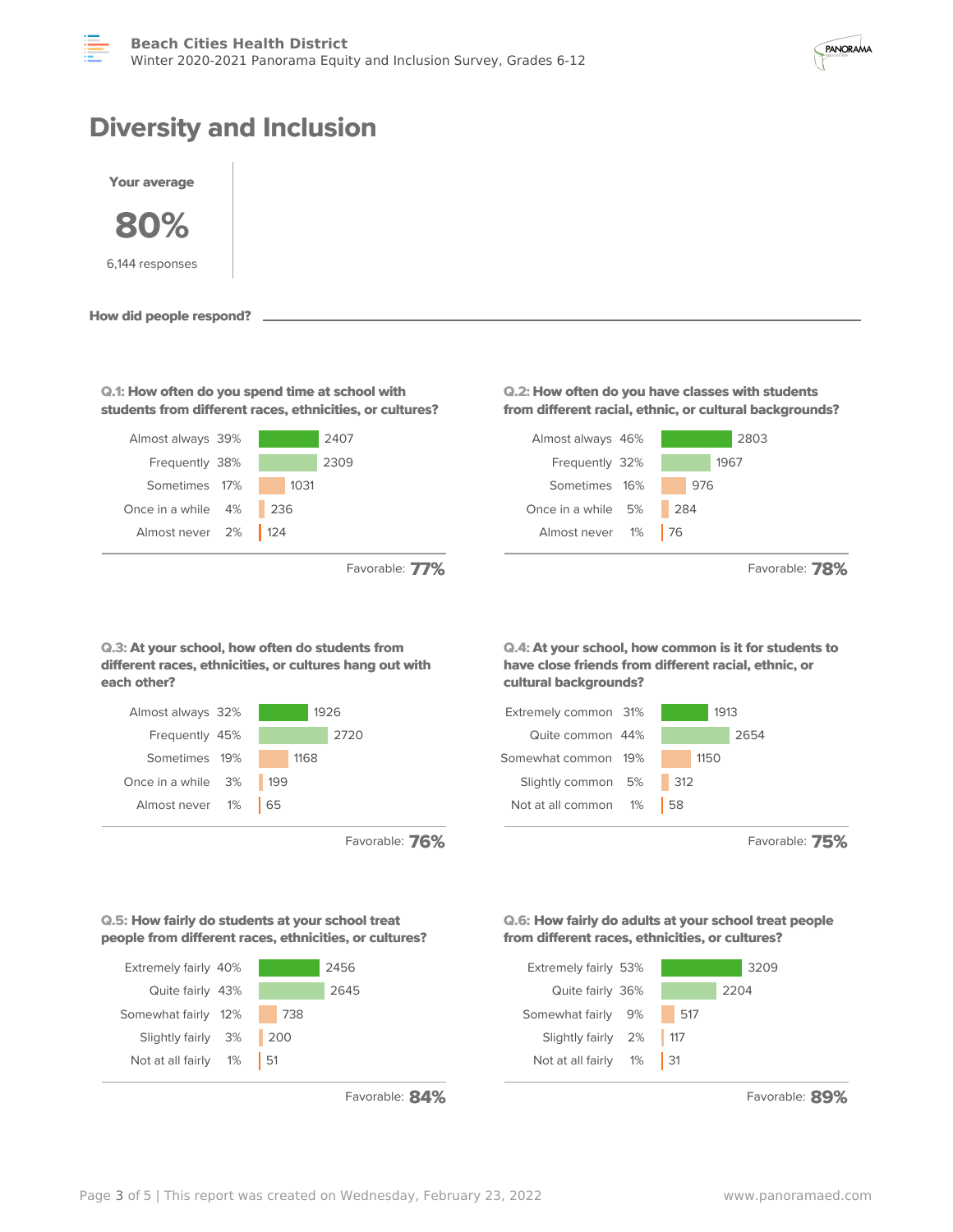

## **Sense of Belonging**







Favorable: **38%**

Favorable: **56%**